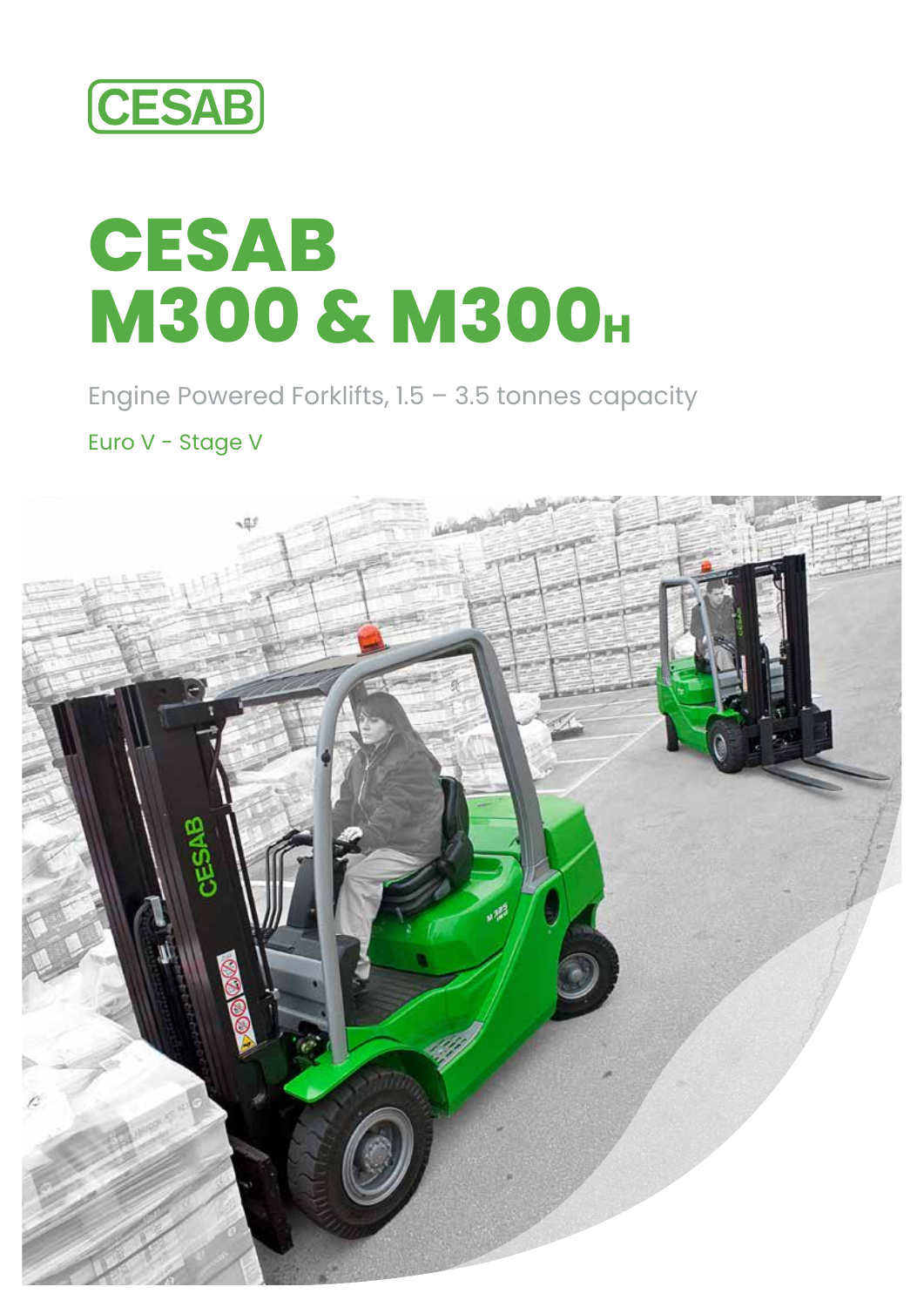## **The difference is more than just the green colour**

One look and you instantly know that the CESAB M300 is a quality truck. The superb build quality of every truck is confirmed by the rigid steel side panels and perfectly formed bodywork. Both are designed to help protect not only the operator but also your investment over its entire working life.

### **From 1.5 to 3.5 tonnes:**

The CESAB M300 range has been built to deal with the rigours and knocks of everyday working life. **Strong, tough and reliable - a CESAB M300 is always up to the task.**

### **The CESAB M300 fits all your needs:**

- Load capacities from 1.5 to 3.5 tonnes
- Smooth torque converter or powerful hydrostatic drive train
- Powerful and reliable: true industrial Toyota engines
- Full metal build, with no plastics on exposed areas
- Easily accessible driver compartment, designed around the operator
- Two choices for pedal and three for hydraulic commands
- Intelligent Mast Design (IMD) for better visibility and safety
- Intelligent Stability Design (ISD) for maximum safety and productivity





**ISD – Active Security System IMD – Leading Mast Technology**

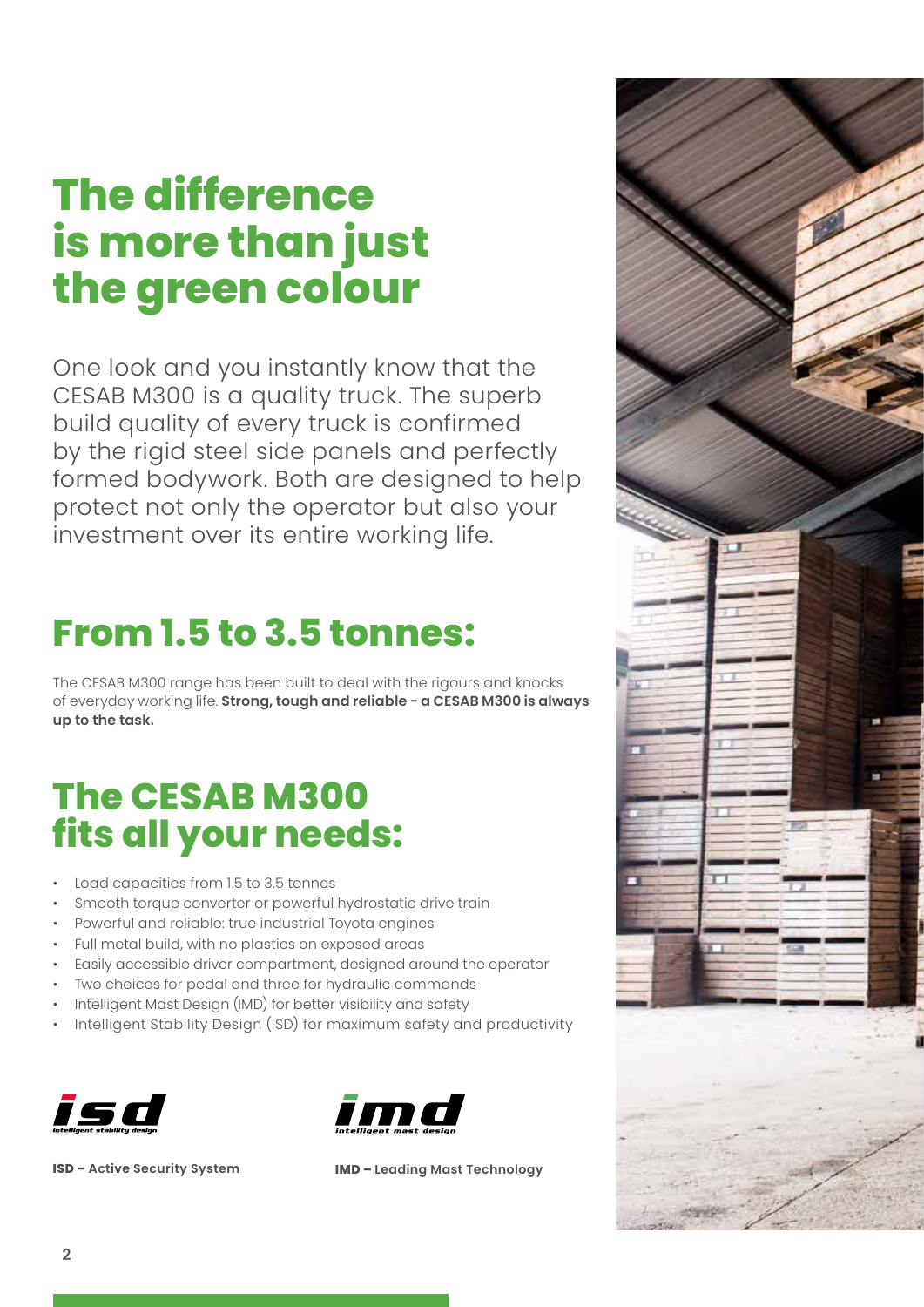

### **Contents**



#### **The right truck**

A broad solution for all drivers and applications.

### **power** A powerful and

**Precise** 

**5**

precise material handling solution

**6**

Optimum

**8**

**Driver comfort** Superior ergonomics and smarter design

### **Maximum safety**

performance and productivity with

### **The mast master**

**7**

A safer, more productive forklift

maximum safety **10**

### **The complete package**

Unrivalled service and support

# **12**

### **Contact**

**range** CESAB M300 Torque Converter Series and CESAB M300 Hydrostatic

**A complete** 

**11**

Series

### **3**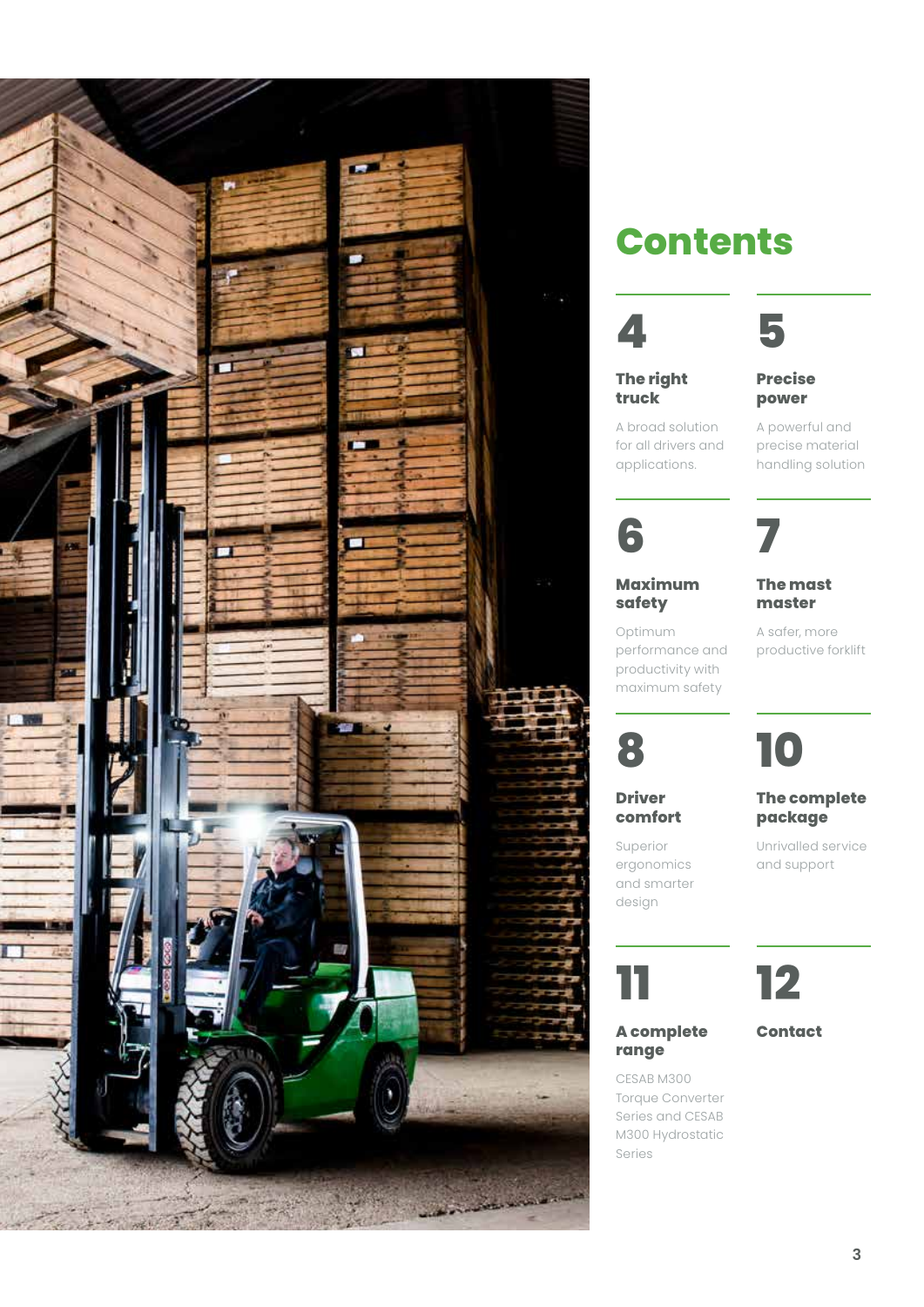# **CESAB M300 Torque Converter (TC)** the right truck for any driver

The CESAB M300 Torque Converter assures smooth transition of power from engine to wheels. This clever feature gives you high speed and performance over long distances.

### **The Torque Converter drives like a car with an automatic gearbox.**

No adaptation is necessary as the truck's behaviour is always predictable.

The torque converter version of the CESAB M300 is a **broad solution for all drivers and applications**.

### **Operators can choose between two types of pedal arrangements:**

- automotive style pedals
- foot controlled directional switch

### **As well as three types of hydraulic commands:**

- mechanical handles
- proportional mini-levers
- proportional mini-joysticks



#### **CESAB M300 Torque Converter drive train**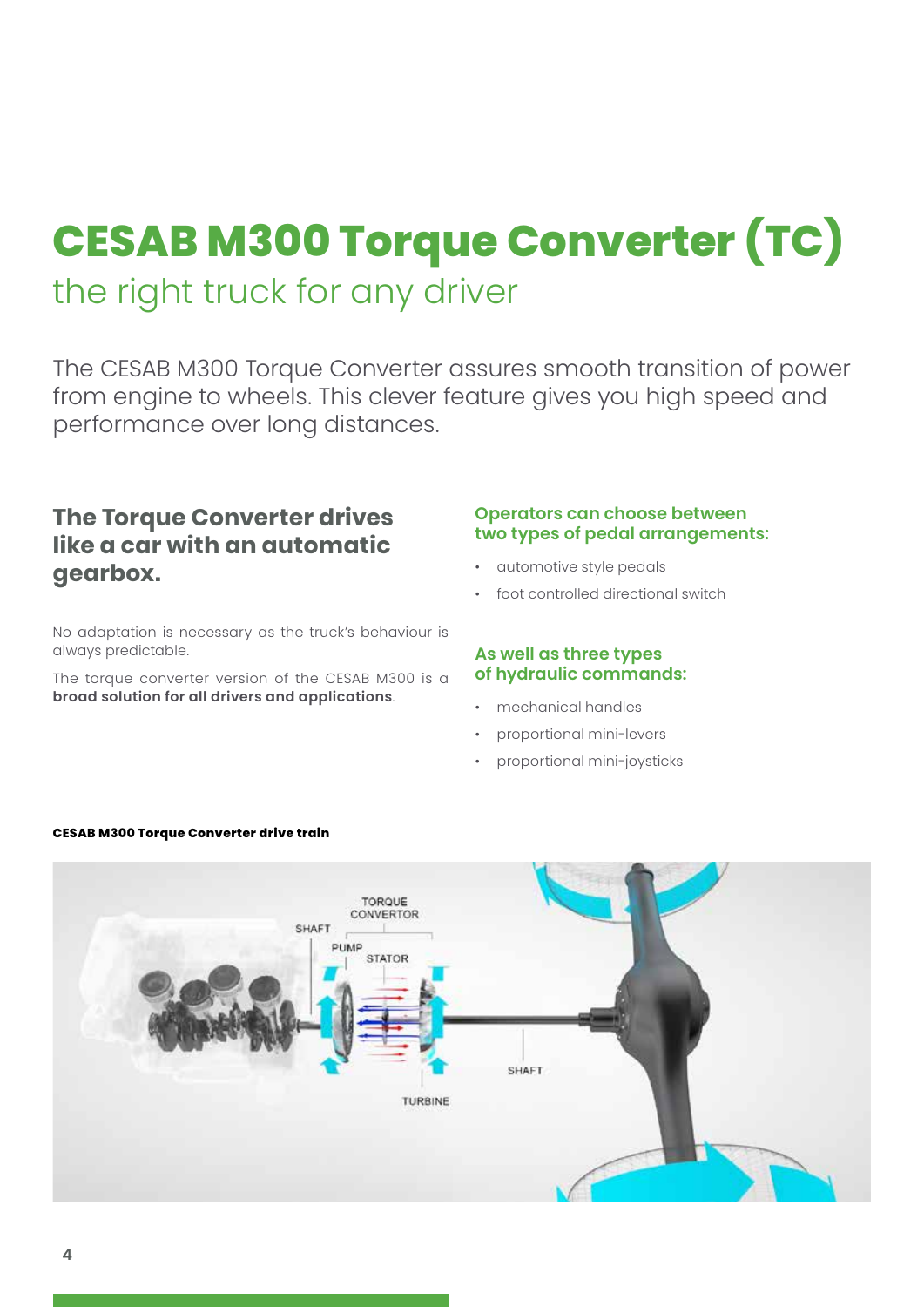# **CESAB M300H Hydrostatic (H)** precise power

The CESAB M300H hydrostatic forklift delivers a powerful and precise material handling solution, offering high productivity thanks to its' ability to change direction of travel at any time without stopping.

#### **Automatic braking**

With automatic braking when the operator's foot leaves the accelerator, the CESAB M300H allows perfect and precise manoeuvring. The hydrostatic M300 does not need an inching pedal because it only takes small accelerator movements to manoeuvre the truck.

The automatic braking feature makes the CESAB M300H perfect on ramps, with no accelerator needed for the truck to stand still. Depending on the chosen option, the truck will either stay in position or will slowly roll back under the full control of the operator.

#### **Unique pre-set performance parameters**

The CESAB M300H offers unique pre-set performance parameters that allow drivers to adapt the truck to their environment and driving abilities:

- **S Smooth.** The truck accelerates and brakes gently
- **P Medium.** The truck reacts in a more sustained way
- **H Hard.** The truck performs at maximum levels for high productivity

Using a portable computer, CESAB engineers can modify the driving and lifting characteristics of each truck even more precisely, helping to meet the specific needs of drivers and applications.



#### **CESAB M300 Hydrostatic drive train**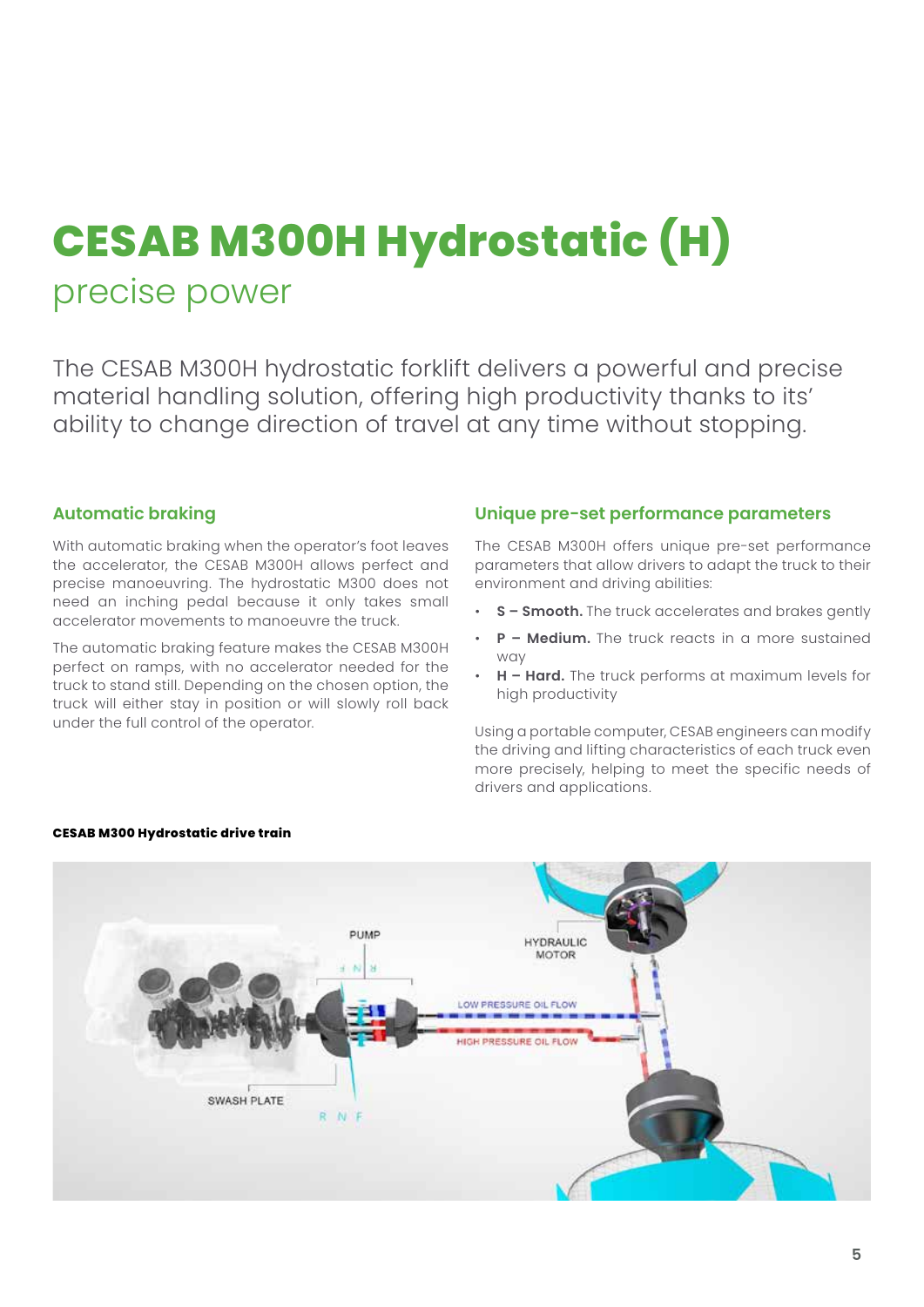# **CESAB M300 and M300H**

### maximum safety is standard

The CESAB M300 and M300H series come with the Intelligent Stability Design active safety system as standard. This system monitors several truck parameters, allowing the driver to achieve optimum performance and productivity with maximum safety.



### **Front tilt angle control**

restricts the forward tilt if needed, subject to the weight of the load and the lift height



### **Rear tilt speed control**

will restrict the rear tilt speed, depending on the lift height



### **Automatic 0° tilt**

A button on the tilt lever allows the driver to easily position the mast in a perfect horizontal position



### **Key-Lift interlock**

This locks all hydraulic functions when the key switch is off



### **Rear axle stabiliser**

Depending on the speed and steering angle, the rear axle pivot can be locked by a cylinder to assure lateral stability



### **Steering wheel synchronisation**

assures the driver that the steering knob always is at the same spot, and shows the exact steering wheel position at start-up

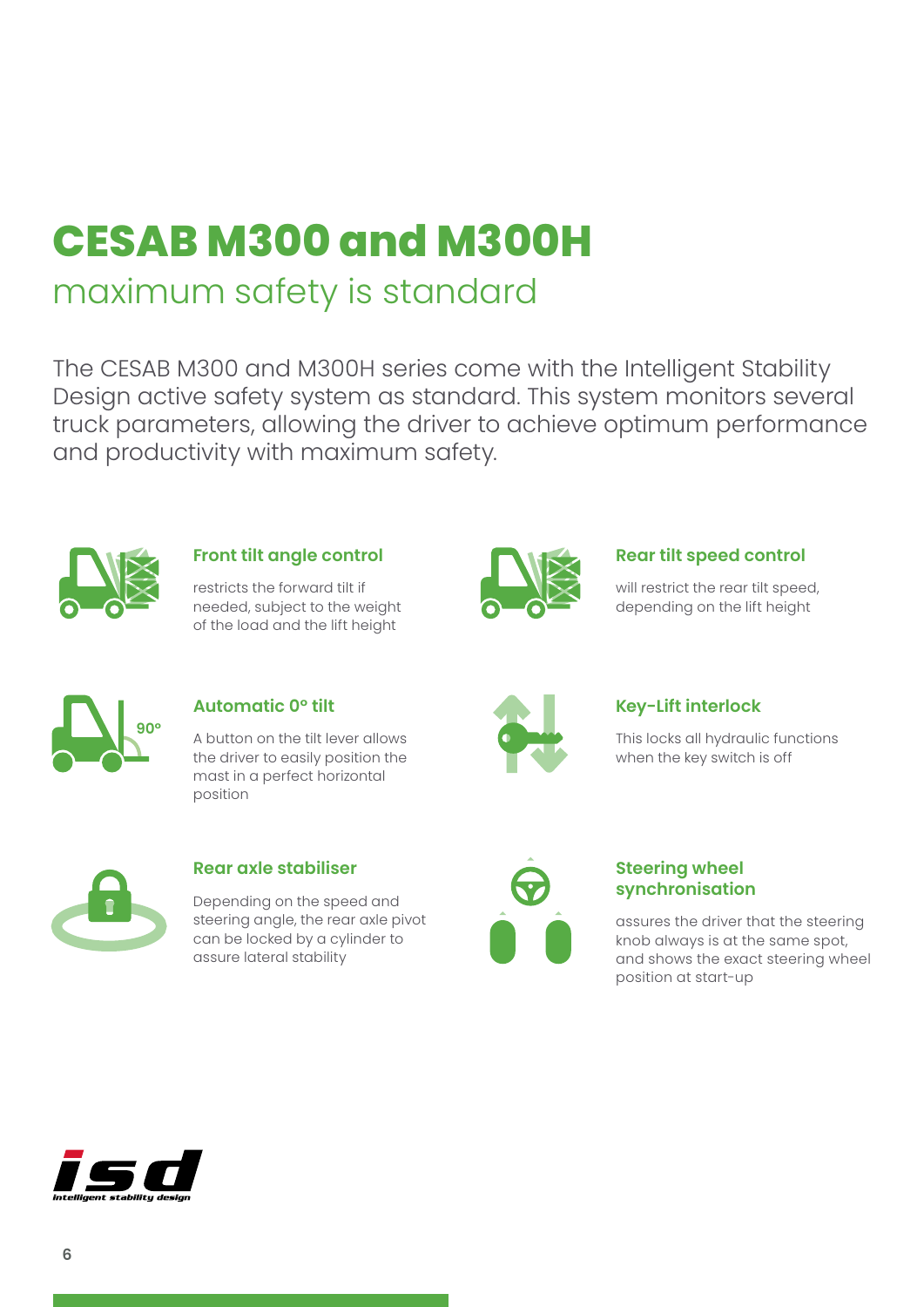# **CESAB M300 and M300H**

### the mast master



At CESAB we believe that the mast is key to safe and productive materials handling.

We have brought together a team of specialist engineers, designers and production specialists to create Intelligent Mast Design (IMD). **This has resulted in industry-leading levels of visibility and durability that translate into a safer, more productive forklift.**

### **Superior visibility**

Two off-centre full free lift (FFL) cylinders provide excellent operator visibility, allowing fast and accurate stacking operations and loading and unloading. The hoses for the 3rd and 4th function are integrated into the mast to further optimise visibility as well as providing protection for the hoses.



### **Higher strength, higher performance**

The mast is manufactured using an optimised welding process. This results in higher performance in terms of both longevity (less stress and wear on the mast) and durability (greater protection against damage due to overload).





### **Reduced noise and vibrations, more comfort**

A hydraulic braking effect at lifting and lowering end stroke assures smoother operation. This contributes to stability and a more comfortable working environment. Two free lift cylinders reduce vibration compared to single cylinder designs.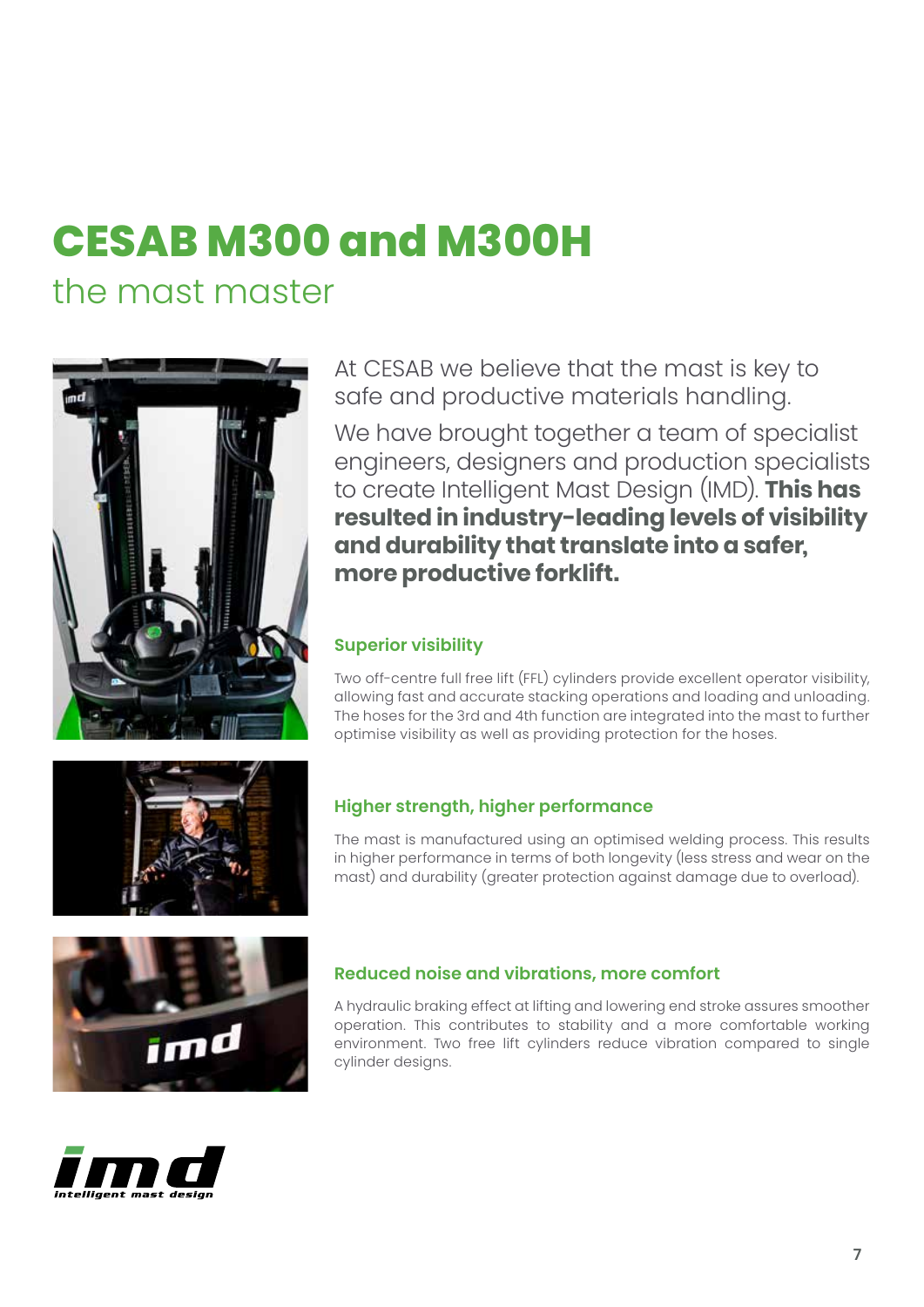## **CESAB M300 and M300H** driver comfort matters

The CESAB M300 range is engineered to perform through its superior ergonomics and smarter design. A comfortable driver is a better performing driver.



A low step height, large assist grip and wide foot space allow easy access to the operator compartment.

On board, the M300 is available with a choice of mechanical or electronic controls, while the M300H offers mini-lever controls or the option of mini-joysticks.



For CESAB engineers, operator comfort extends beyond the controls. Fully floating engine mounts result in less vibration and reduced operator fatigue. This ensures your materials handling operation is just as safe and productive at the end of each shift as it is at the start.





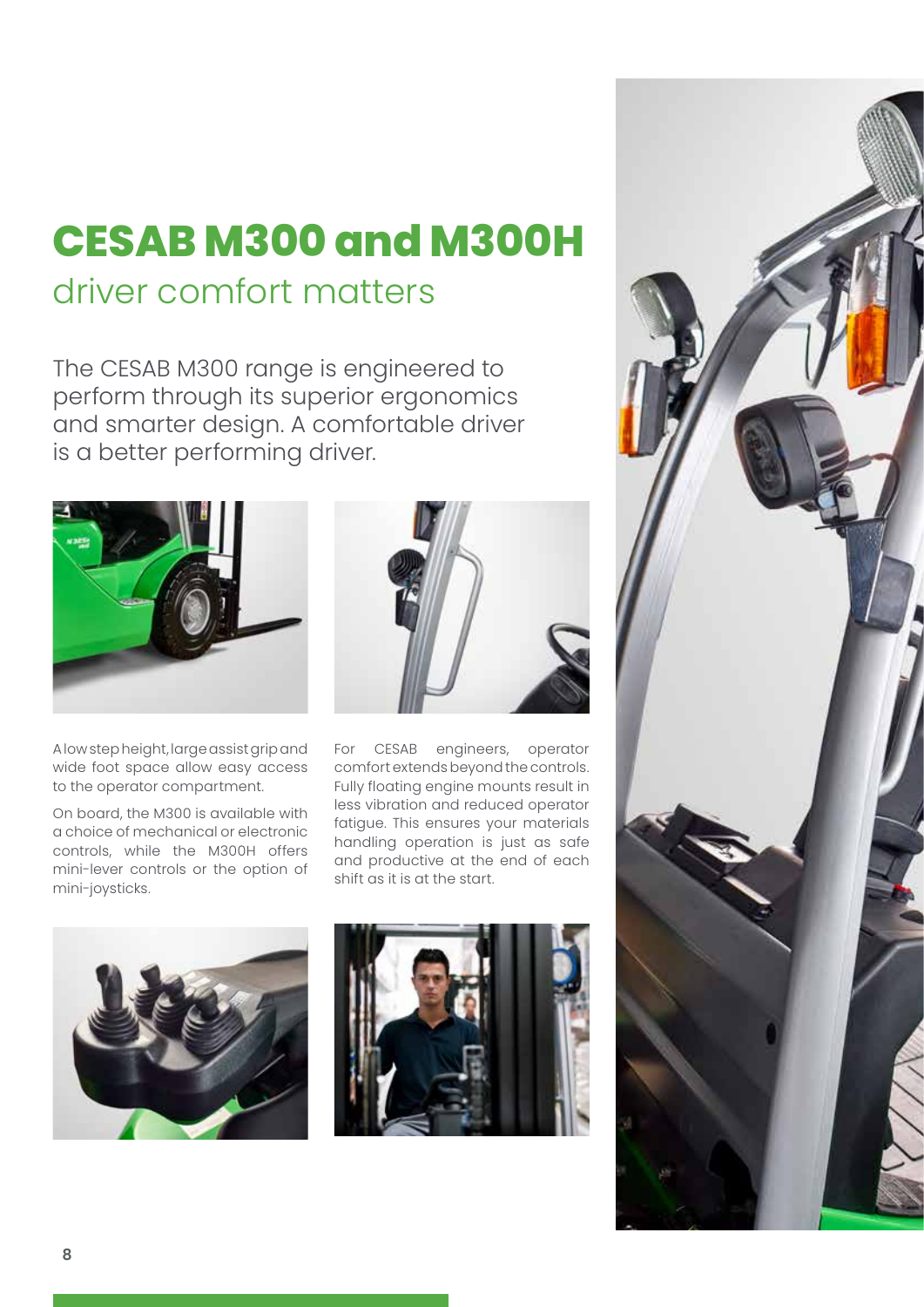

# **productivity, all day, every day…**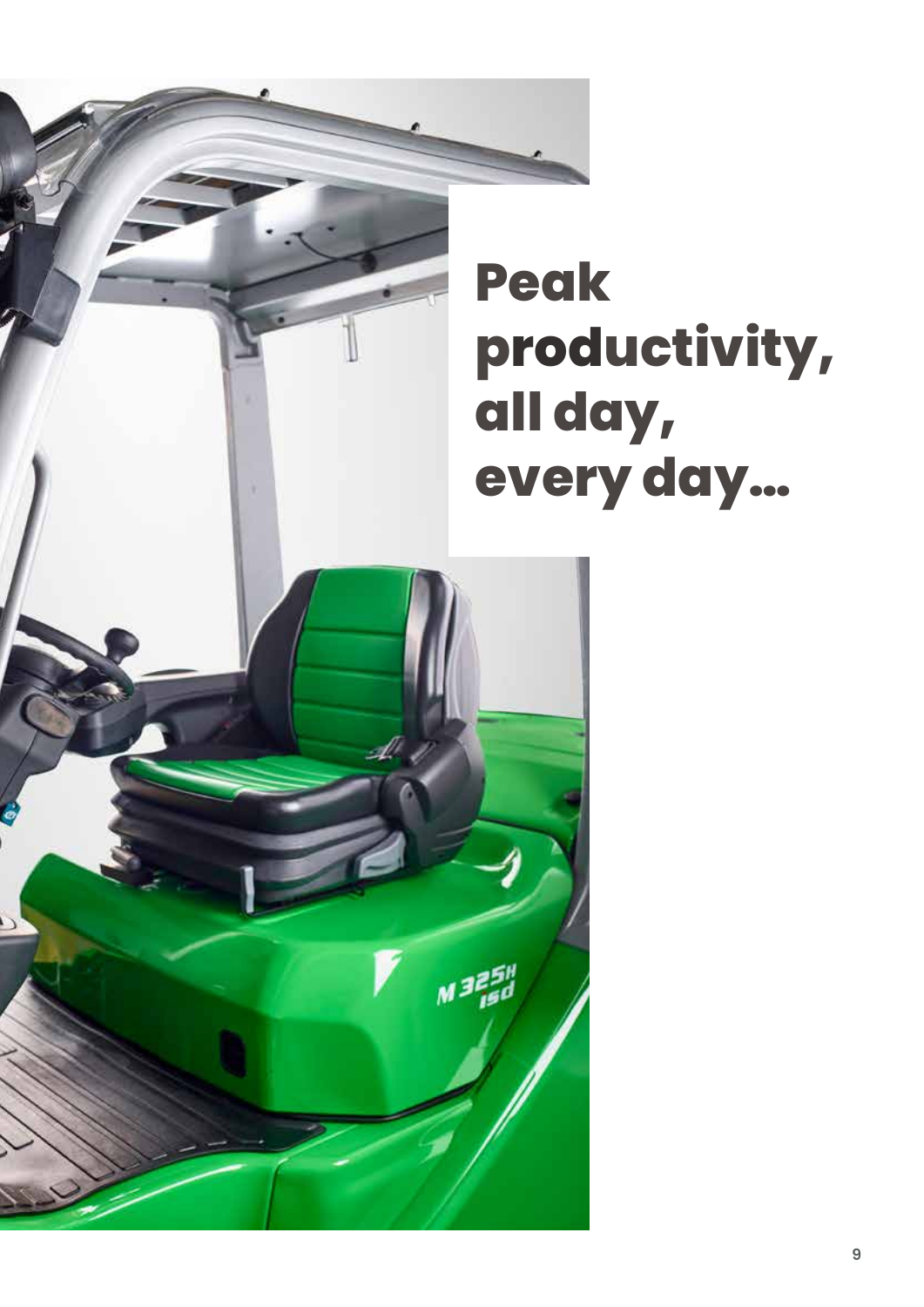# **CESAB M300 and M300H** the complete package

CESAB's commitment to creating superior products is matched by its drive to deliver unrivalled service and support. Every CESAB customer benefits from a nationwide network of local dealerships.

### **Your local CESAB dealer provides a personalised, local service tailored to the specific requirements of your business.**

They will advise on the best choice of equipment to meet your materials handling needs, and on the many options for tailoring your forklift to the unique demands of your working environment.

### **Buying a CESAB forklift is only the beginning of the support from your nearest dealer, with experienced and fully qualified service engineers only a local call away.**

The on-board diagnostics system and easy access design of the M300 range makes servicing quick and easy.





### **Our service engineers carry all major service parts in their vans, ensuring minimal disruption to your business.**

At CESAB we believe we offer our customers a complete package of the best equipment and the best support. To experience it for yourself call your local CESAB dealership today.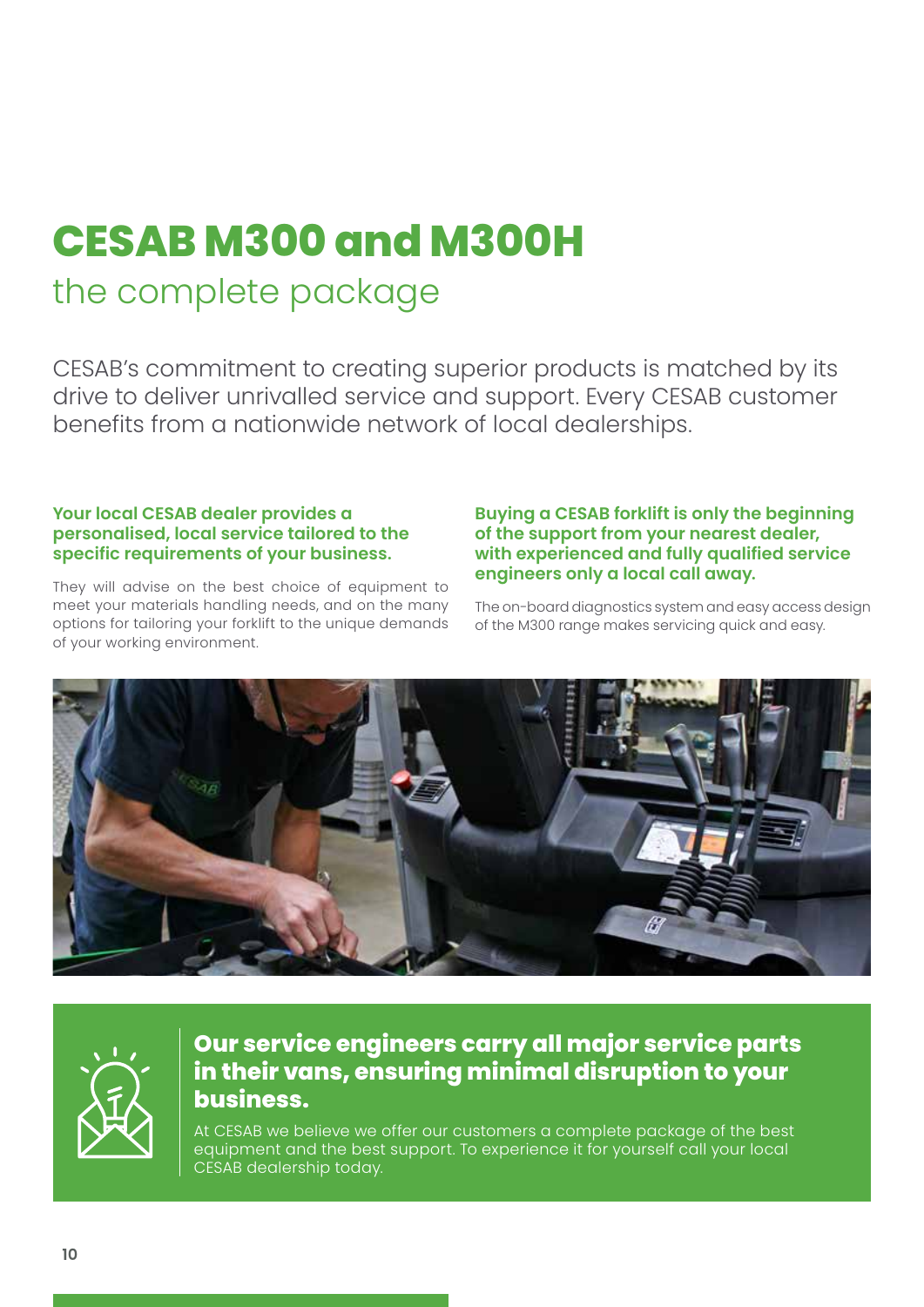# **CESAB M300 and M300H - Euro V**

### a complete range

**CESAB M300 Torque Converter (TC) Series**







**CESAB M300H Hydrostatic (H) Series**



| <b>MODEL</b>                        | LPG<br>4Y-ECS (V)                  | $LPG$<br>4Y-ECS (V)      | DIESEL<br>(V) IIDZ-III   | <b>DIESEL</b><br>$\overline{\mathsf{IZS}}(\overline{\mathsf{V}})$ |
|-------------------------------------|------------------------------------|--------------------------|--------------------------|-------------------------------------------------------------------|
| Truck Model                         | M315-M318-M320-M325<br>M320H-M325H | M330-M335<br>M330H-M335H | M315-M318<br>(TC only)   | M320-M325-M330-M335<br>M320H-M325H-M330H-M335H                    |
| Number of Cylinders<br>Displacement | 4<br>$2570 \text{ cm}^3$           | 4<br>$2570 \text{ cm}^3$ | 4<br>$2486 \text{ cm}^3$ | 3<br>1795 cm <sup>3</sup>                                         |
| <b>Rated Power</b>                  | 38 kW @ 2570 rpm                   | 42 kW @ 2570 rpm         | 17,5 kW @ 1700 rpm       | 41 kW @ 2200 rpm                                                  |
| Rated Torque                        | 160 Nm @ 2100 rpm                  | 165 Nm @ 2570 rpm        | 99 Nm @ 1700 rpm         | 200 Nm @ 1600 rpm                                                 |